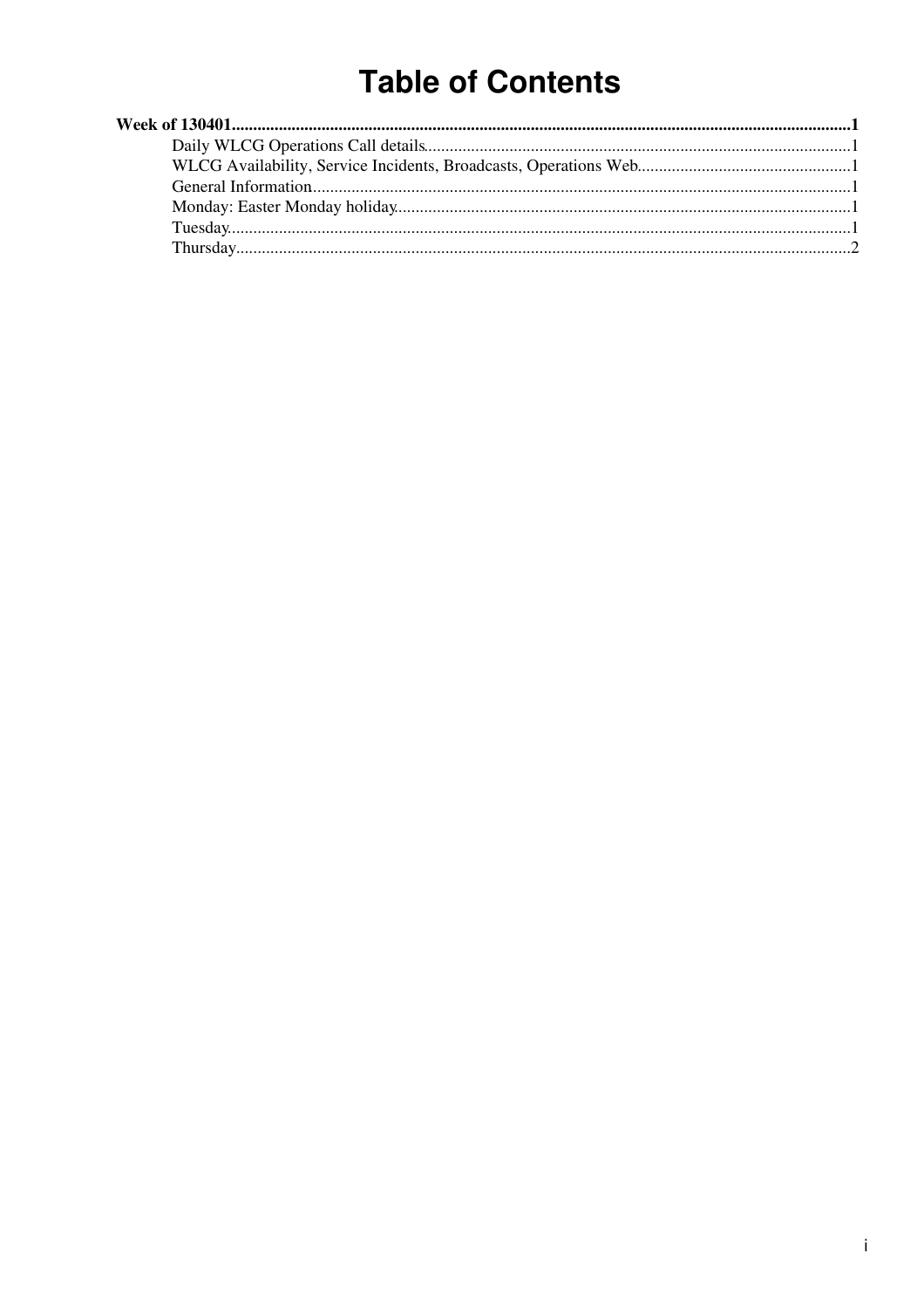# <span id="page-1-0"></span>**Week of 130401**

## <span id="page-1-1"></span>**Daily WLCG Operations Call details**

To join the call, at 15.00 CE(S)T Monday to Friday inclusive (in CERN 513 R-068) do one of the following:

- 1. Dial +41227676000 (Main) and enter access code 0119168, or
- 2. To have the system call you, click [here](https://audioconf.cern.ch/call/0119168) $\Phi$

The scod rota for the next few weeks is at [ScodRota](https://twiki.cern.ch/twiki/bin/view/LCG/ScodRota)

### <span id="page-1-2"></span>**WLCG Availability, Service Incidents, Broadcasts, Operations Web**

| <b>VO Summaries of Site Usability</b> |  |  | <b>SIRs</b>                                             | <b>Broadcasts</b>                             | <b>Operations Web</b> |
|---------------------------------------|--|--|---------------------------------------------------------|-----------------------------------------------|-----------------------|
|                                       |  |  | ALICE ATLAS CMS LHCb <sup>R</sup> WLCG Service Incident | Broadcast archive <sup>r</sup> Operations Web |                       |
|                                       |  |  | Reports                                                 |                                               |                       |

#### <span id="page-1-3"></span>**General Information**

|                       | <b>General Information</b> | <b>GGUS Information LHC Machine</b>       | <b>Information</b> |                                |
|-----------------------|----------------------------|-------------------------------------------|--------------------|--------------------------------|
| <b>CERN IT status</b> | <b>WLCG</b> Baseline       | WLCG Blogs $\blacksquare$ GgusInformation |                    | Sharepoint site $\mathbb{F}$ - |
| board $\blacksquare$  | Versions                   |                                           |                    | LHC Page $1\blacksquare$       |

#### <span id="page-1-4"></span>**Monday: [Easter](http://en.wikipedia.org/wiki/Easter_egg_%28media%29) Monday holiday**

The meeting will be held on **Tuesday** instead. •

## <span id="page-1-5"></span>**Tuesday**

Attendance:

- local: Raja, Maarten, Jan, Jerome, Stefan
- remote: Peter, Xavier, Rolf, Wei-Jen, Oliver, Onno, Lisa, Lucia, Rob, Pepe, Gareth, Jeremy, Roger

Experiments round table:

- ATLAS [reports](https://twiki.cern.ch/twiki/bin/view/Atlas/ADCOperationsDailyReports2013) [\(raw view\)](https://twiki.cern.ch/twiki/bin/view/Atlas/ADCOperationsDailyReports2013?raw=on) •
	- ♦ quiet after Easter weekend, NTR
- CMS [reports](https://twiki.cern.ch/twiki/bin/view/CMS/FacOps_WLCGdailyreports) ([raw view\)](https://twiki.cern.ch/twiki/bin/view/CMS/FacOps_WLCGdailyreports?raw=on) -
	- LHC / CMS ♦
		- $\Diamond$  Rereconstruction of 2012 data in the tails, load at the T1 sites small
	- CERN / central services and T0 ♦
		- Frontier system under high load over the weekend, [FastSim](https://twiki.cern.ch/twiki/bin/edit/LCG/FastSim?topicparent=LCG.WLCGDailyMeetingsWeek130401;nowysiwyg=1) workflow was ◊ mis-configured using the [FullSim](https://twiki.cern.ch/twiki/bin/edit/LCG/FullSim?topicparent=LCG.WLCGDailyMeetingsWeek130401;nowysiwyg=1) job splitting causing very short jobs with a lot of access to the SQUID caches to access alignment and calibration constants. If you see failures in SAM tests and/or Hammercloud tests because of failed access to Frontier,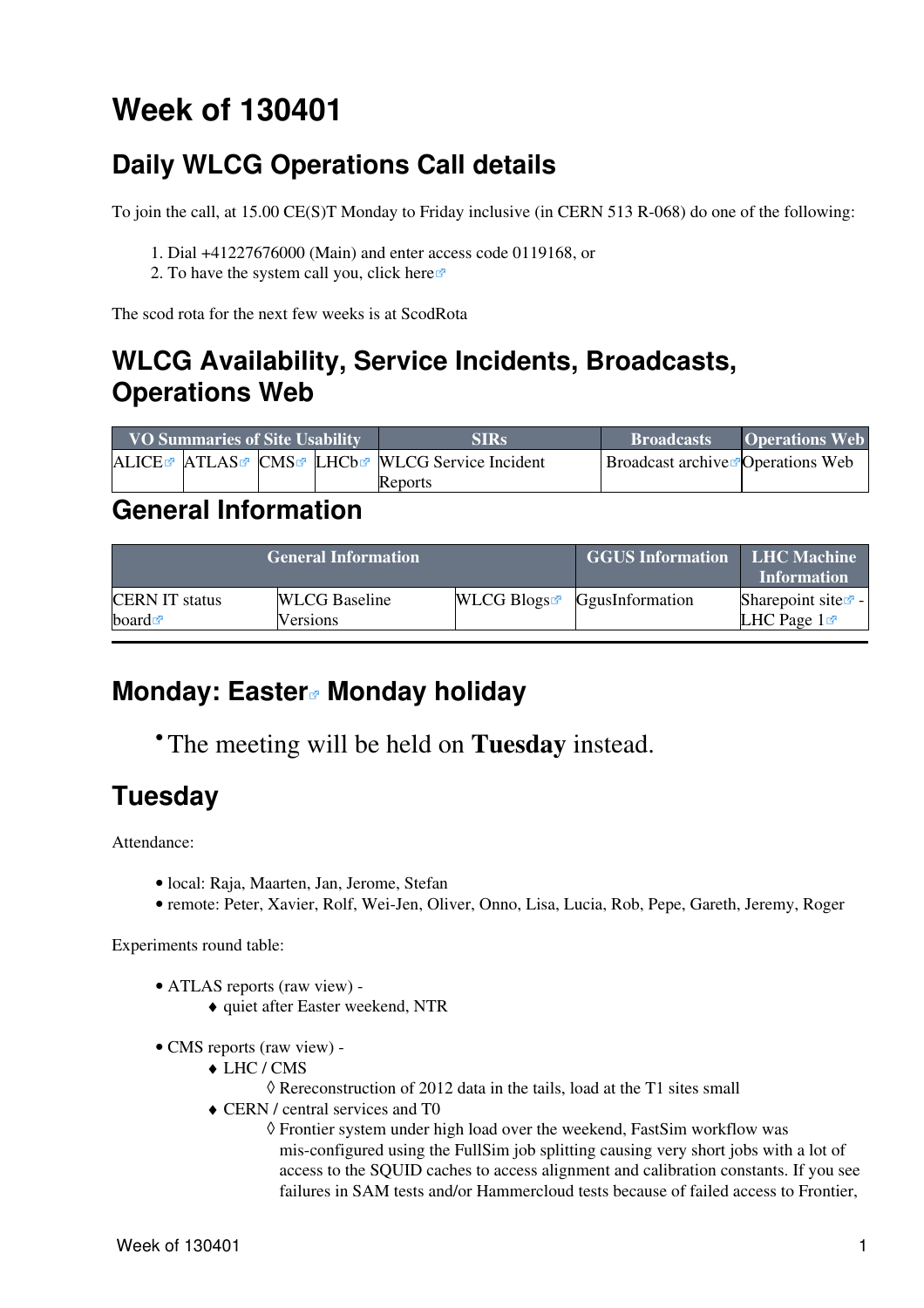#### WLCGDailyMeetingsWeek130401 < LCG < TWiki

please open a savannah ticket to get the [SiteReadiness](https://twiki.cern.ch/twiki/bin/edit/LCG/SiteReadiness?topicparent=LCG.WLCGDailyMeetingsWeek130401;nowysiwyg=1) calculation corrected.

- ◆ Tier-1:
	- ◊ ntr
- $\blacklozenge$  Tier-2:
	- ◊ ntr
- ALICE •
	- NTR ♦
		- Xavier: There was a question from ALICE why jobs were lost last week, the reason ◊ was a reboot of the VOBOX
		- Maarten: Yes, was also reported in the WLCG Ops meeting last week, but also after ◊ the reboot there were some instabilities seen
- LHCb [reports](https://twiki.cern.ch/twiki/bin/view/LHCb/ProductionOperationsWLCGdailyReports) [\(raw view\)](https://twiki.cern.ch/twiki/bin/view/LHCb/ProductionOperationsWLCGdailyReports?raw=on) •
	- ♦ Mainly user jobs with some MC ongoing.
	- ◆ T<sub>0</sub>:
- ◊ No SAM tests displayed on the SUM dashboard solved now ([GGUS:92924](https://ggus.eu/ws/ticket_info.php?ticket=92924)☞). Solution not very clear though.
- $\triangleleft$  T1:
- $\Diamond$  [RAL](https://twiki.cern.ch/twiki/bin/view/LCG/RAL) : Continuing to have occasional problems with setting up job environment.

Sites / Services round table:

- FNAL: NTR
- KIT: today 8.30 am one fileserver showed issues, hardware is currently being replaced, for the moment 6 x 30 TB are not available for ATLAS
- CNAF: Kernel upgrade is finished. Pledges are available as of today
- ASGC: NTR
- RAL: NTR
- NL-T1: NTR
- NDGF: NTR
- PIC: Scheduled DT of last week went well, but after coming back online the chimera system was unstable, therefore rolled back to the previous version. CPU pledges installed as of today.
- IN2P3: NTR
- OSG: NTR
- GridPP: NTR
- Batch Services: NTR
- Storage: Announcement: next Monday the "file update functionality" for CASTOR will be removed for ATLAS, CMS and LHCb. ALICE was already running without.

AOB:

### <span id="page-2-0"></span>**Thursday**

Attendance:

- local: Maarten, Jan, Jarka, Raja, Jerome, MariaD, Stefan
- remote: Salvatore, Michael, John, David, Jeremy, Pepe, Ronald, Lisa, Rob, Xavier, Wei-Jen, Roger, Peter

Experiments round table:

• ATLAS [reports](https://twiki.cern.ch/twiki/bin/view/Atlas/ADCOperationsDailyReports2013) [\(raw view\)](https://twiki.cern.ch/twiki/bin/view/Atlas/ADCOperationsDailyReports2013?raw=on) -